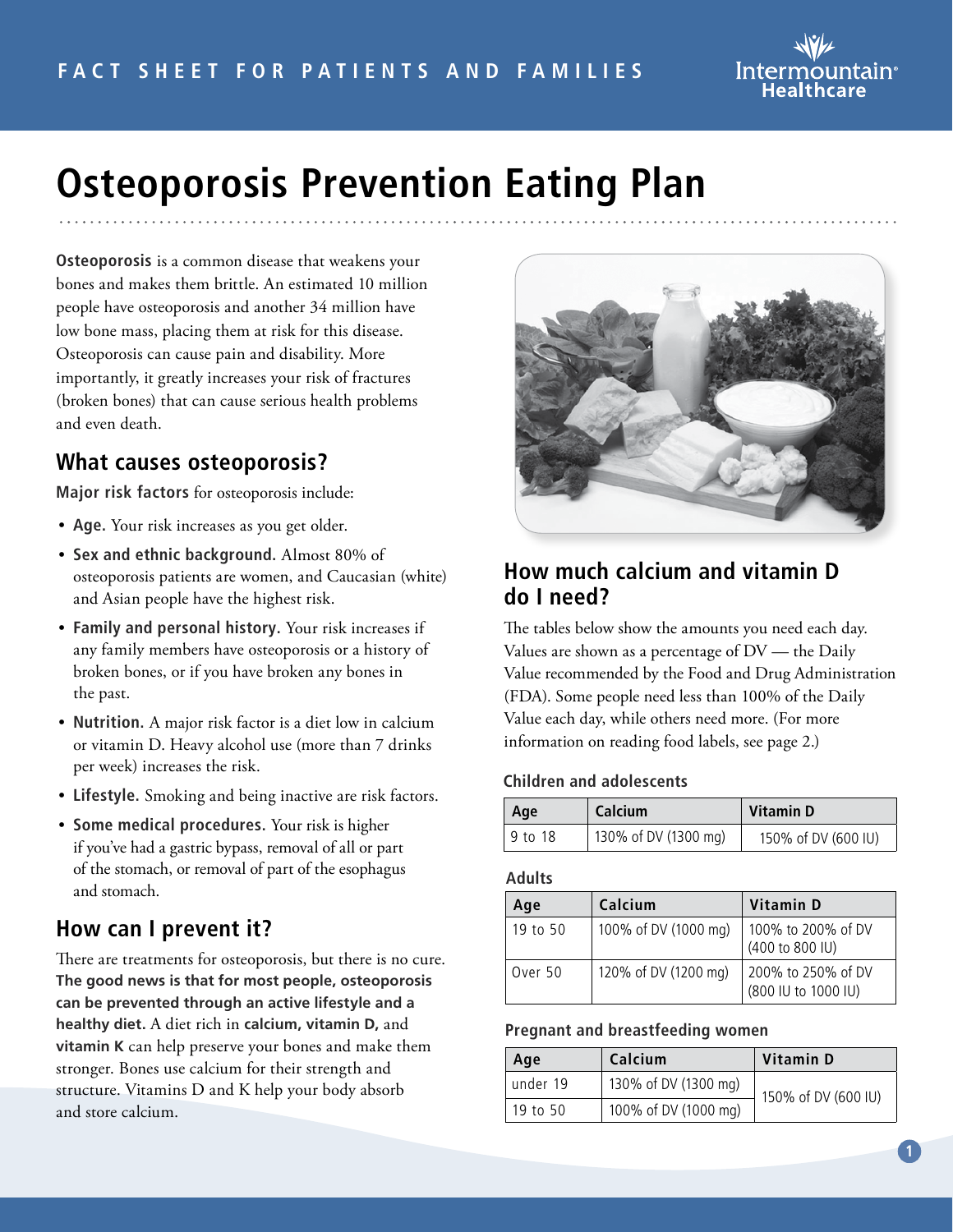#### **How do I get enough calcium and vitamin D?**

**Keep these basic principles in mind:**

- **Food is the best calcium source.** Good choices include milk and lowfat dairy products, along with other recommended foods listed on page 3.
- **You need calcium throughout the day.** Your body can use only 500 mg of calcium at a time. Eat calciumrich foods or take supplements throughout the day, rather than all at once.
- **Don't forget fruits and veggies.** Dark green vegetables give you calcium and vitamin K. A diet rich in fruits and vegetables can also help you keep more bone mass.
- **Go easy on the salt and caffeine.** Too much salt or caffeine can make your body get rid of calcium. Take the salt shaker off the table and avoid processed foods, which are often high in salt. Aim for less than 400 mg of caffeine per day — that's about 2  $\frac{1}{2}$ 10-ounce cups of coffee.

**Notice the label's serving size.** Make sure it is the amount you will actually be eating or drinking. If you have more or less than the serving size, you'll need to multiply or divide the label amounts.

**For calcium and vitamin D,** look for the percent shown near the bottom of the label. This shows the percent of the daily value (DV).

- The DV for calcium is 1000 mg.
- The DV for Vitamin D is 400 IU (International Units).
- A serving of this food has 4% of the DV for calcium.

**Some people need more or less than the DV.**  For example, women 19 to 50 need 100% of the DV of calcium, but women over 50 need 120%. See the tables on page 1 for the recommended % of DV for you.

**Add up the percentages each day** to make sure you get enough calcium. If you need 120% of the DV, you should consume calcium in food or supplements to add up to 120% each day.

- **Limit soft drinks.** Soft drinks contain high amounts of phosphorous, which can cause calcium to be taken out of your bones. And if you regularly have soft drinks instead of milk, this drastically reduces the calcium in your diet.
- **Use nutrition labels.** Labels will help you keep track of the amount of the calcium and vitamin D you're getting each day. But reading labels can be tricky. See below for a few tips.
- **Use supplements wisely.** See page 4 for tips on choosing and taking calcium supplements.
- **Not all soy foods are a source of calcium.** Also, the calcium in soymilk is not absorbed as quickly as the calcium in cow's milk. To replace the calcium in 3 glasses of cow's milk, you would need to drink 4 glasses of soymilk.

| <b>Nutrition Facts</b><br>Serving Size 1/2 cup (114g)<br>Servings per container 4<br><b>Amount per Serving</b><br><b>Calories 90</b><br>Calories from Fat 30<br>% Daily Value *<br><b>Total Fat 3g</b><br>5% |  |  |  |
|--------------------------------------------------------------------------------------------------------------------------------------------------------------------------------------------------------------|--|--|--|
|                                                                                                                                                                                                              |  |  |  |
|                                                                                                                                                                                                              |  |  |  |
|                                                                                                                                                                                                              |  |  |  |
|                                                                                                                                                                                                              |  |  |  |
|                                                                                                                                                                                                              |  |  |  |
|                                                                                                                                                                                                              |  |  |  |
|                                                                                                                                                                                                              |  |  |  |
|                                                                                                                                                                                                              |  |  |  |
| Saturated Fat 0q<br>$0\%$                                                                                                                                                                                    |  |  |  |
| <b>Cholesterol Omg</b><br>0%                                                                                                                                                                                 |  |  |  |
| $13\%$<br>Sodium 300mg                                                                                                                                                                                       |  |  |  |
| <b>Total Carbohydrate 13g</b><br>4%                                                                                                                                                                          |  |  |  |
| 12%<br>Dietary Fiber 3g                                                                                                                                                                                      |  |  |  |
| Sugars 3g                                                                                                                                                                                                    |  |  |  |
| Protein 3g                                                                                                                                                                                                   |  |  |  |
|                                                                                                                                                                                                              |  |  |  |
| Vitamin C 60%<br>Vitamin A 80%<br>$\bullet$                                                                                                                                                                  |  |  |  |
| Calcium 4%<br>Iron $4%$<br>n                                                                                                                                                                                 |  |  |  |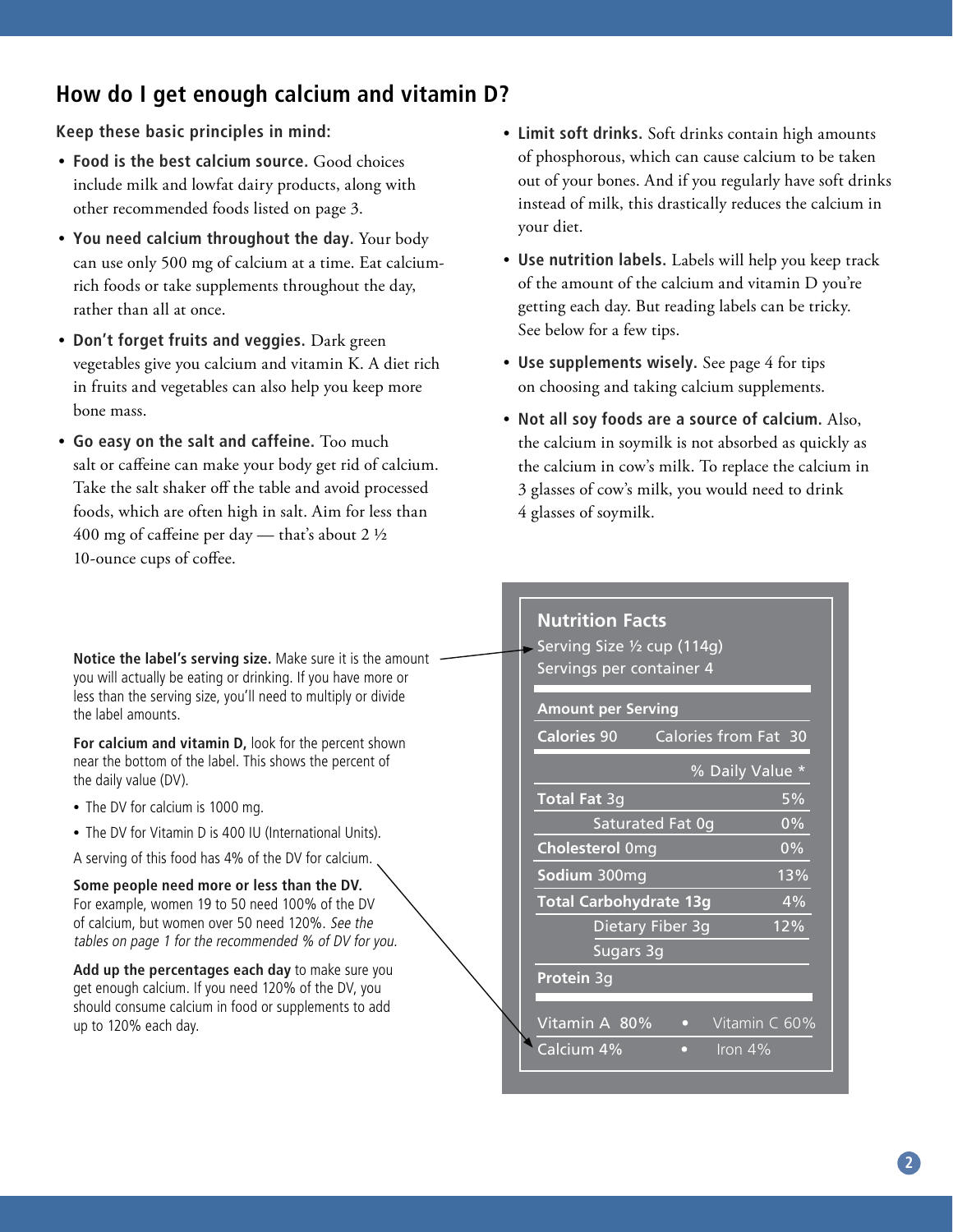#### **What foods are recommended?**

| Food group                                                        | <b>Recommended foods</b>                            | Serving size and % DV                                                   |
|-------------------------------------------------------------------|-----------------------------------------------------|-------------------------------------------------------------------------|
| <b>Grains</b>                                                     | Calcium fortified cereal                            | $\frac{1}{2}$ cup = 20% DV calcium (200 mg)                             |
| <b>Vegetables</b>                                                 | <b>Broccoli</b>                                     | 1 stalk = $6\%$ DV calcium (6 mg)                                       |
| (Along with calcium, dark green                                   | Collard greens                                      | $\frac{1}{2}$ cup = 20% DV calcium (200 mg)                             |
| vegetables are also a good source                                 | Turnip greens                                       | $\frac{2}{3}$ cup = 15% DV calcium (150 mg)                             |
| of vitamin K.)                                                    | Kale                                                | $\frac{2}{3}$ cup = 10% DV calcium (100 mg)                             |
|                                                                   | Bok choy                                            | $\frac{1}{2}$ cup = 10% DV calcium (100 mg)                             |
| Fruit                                                             | Calcium-fortified orange juice                      | 1 $cup = 30\%$ DV calcium (300 mg)                                      |
| Protein                                                           | Tofu                                                | 3 ounces = $60\%$ DV calcium ( $600$ mg)                                |
| (A diet too high in protein can<br>increase your loss of calcium. | Pink or sockeye salmon, canned with bones           | 3 ounces = $10\%$ DV calcium (100 mg),<br>170% DV of vitamin D (690 IU) |
| Aim for no more than 3 servings                                   | <b>Baked beans</b>                                  | $\frac{1}{2}$ cup = 8% DV calcium (8 mg)                                |
| per day.)                                                         | Pork & beans                                        | $\frac{1}{2}$ cup = 6% DV calcium (6 mg)                                |
|                                                                   | Shrimp, steamed or boiled, or albacore tuna, canned | 3 ounces = $30\%$ DV vitamin D (120 IU)                                 |
|                                                                   | Eggs                                                | egg = $6\%$ DV vitamin D (25 IU)                                        |
| Milk and dairy products                                           | Yogurt                                              | 8 ounces = $35\%$ DV calcium (350 mg)                                   |
|                                                                   | Milk                                                | 1 cup = $30\%$ DV calcium (300 mg),<br>25% DV of vitamin D (100 IU)     |
|                                                                   | Powdered milk                                       | I Tbsp = $5\%$ DV calcium (5 mg)                                        |
|                                                                   | Cheese                                              | 1 ounce = $20\%$ DV calcium (200 mg)                                    |
|                                                                   | Pudding                                             | $\frac{1}{2}$ cup = 10% DV calcium (100 mg)                             |
|                                                                   | Frozen yogurt                                       | $\frac{1}{2}$ cup = 10% DV calcium (100 mg)                             |
|                                                                   | Ice cream                                           | $\frac{1}{2}$ cup = 6% DV calcium (6 mg)                                |
|                                                                   | Soymilk                                             | 1 cup = $30\%$ DV calcium (300 mg),<br>25% DV of vitamin D (100 IU)     |

## **What if I don't like milk?**

Dairy is a primary source of calcium. If you don't like the taste of milk, try these tips:

- Use milk to make hot cocoa, hot cereals, and soups. Add powdered milk to foods such as casseroles, breads or muffins, puddings, or gravy.
- Use cottage cheese or plain yogurt on baked potatoes or in salad dressings. Use vanilla yogurt for fruit salad.
- If you drink coffee, add milk to it (remember, don't overdo the caffeine).
- Try flavored milk. Chocolate milk has only 60 more calories than regular milk.
- For dessert, choose pudding, frozen yogurt, and yogurt. For a snack, try 8 to 12 ounces of a smoothie made with milk.

## **What if I have lactose intolerance?**

If you have mild lactose intolerance (problems digesting milk and milk products), try these tips:

- Start slowly. First eat small portions of dairy and then try to increase the amount.
- Eat dairy with other foods. Have dairy products with other foods in a meal or snack.
- Try non-milk dairy foods. Foods like Swiss cheese, parmesan cheese, or cheddar cheese contain less lactose. Yogurt is another good choice.
- Try Lactaid supplements or Lactaid-treated dairy products.